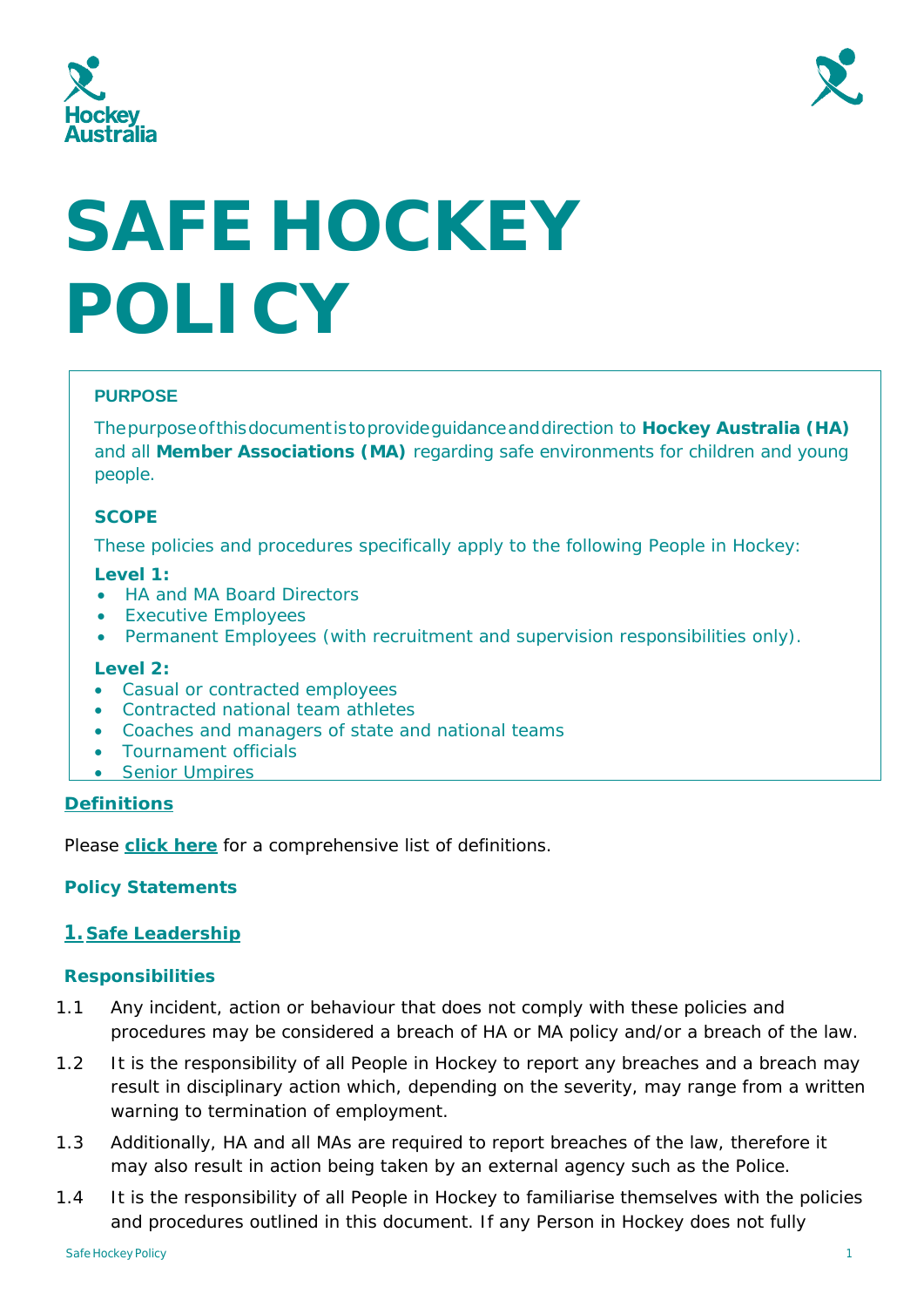understand what is required of them it is their responsibility to seek further clarification, support and/or training by contacting a supervisor.



#### **Leadership and Governance**

- 1.5 HA and all MAs take a holistic approach to ensuring a culture of safety of children and young people is embedded across all aspects of the organisation and at all levels and will actively promote a culture of safety to the broader hockey community.
- 1.6 HA and all MAs strive to ensure all People in Hockey are informed and aware of their obligations to protect children and young people from harm and abuse and can do so competently and confidently.
- 1.7 HA and all MAs are committed to ensuring appropriate governance mechanisms are in place to oversee their commitment to the safety of children and young people.
- 1.8 The safety of children and young people will be a key priority of the HA and MA Boards, taking on the responsibility to:
	- consistently and regularly assess risk
	- consider incidents including near misses and strategies of improvement
	- remain up to date on child safety compliance status.

## **Due Diligence**

- 1.9 HA and all MAs will communicate their commitment to the safety of children and young people across its partnerships and community of networks to promote its importance, encourage affiliated partners to consider their own compliance and to broaden the understanding of HA's and all MA's culture of safety of children and young people.
- 1.10 HA and all MAs will conduct routine due diligence processes of both current and potential partners to ensure all organisations, clubs and companies affiliated with HA and all MAs are compliant with the Standards and Principles (as required).

## **Child Safe Compliance and Review**

- 1.11 HA will review and update their Safe Hockey Framework every two years (minimum) and will engage external consultants to provide an independent analysis on organisational compliance with each review.
- 1.12 HA will review and update their Safe Hockey Framework outside of the regular schedule in the event of legislative or best practice changes.

# **2. Safe People**

## **Recruitment**

- 2.1 HA and MAs will conduct all recruitment processes in line with the existing recruitment policies and this Safe People policy and procedure. Where an existing policy contradicts this Safe People policy and procedure, this document is to be used over the existing policy.
- 2.2 The following table provides a definition of Level 1, 2, 3 and 4 People in hockey, to assist in the interpretation of this policy and procedure.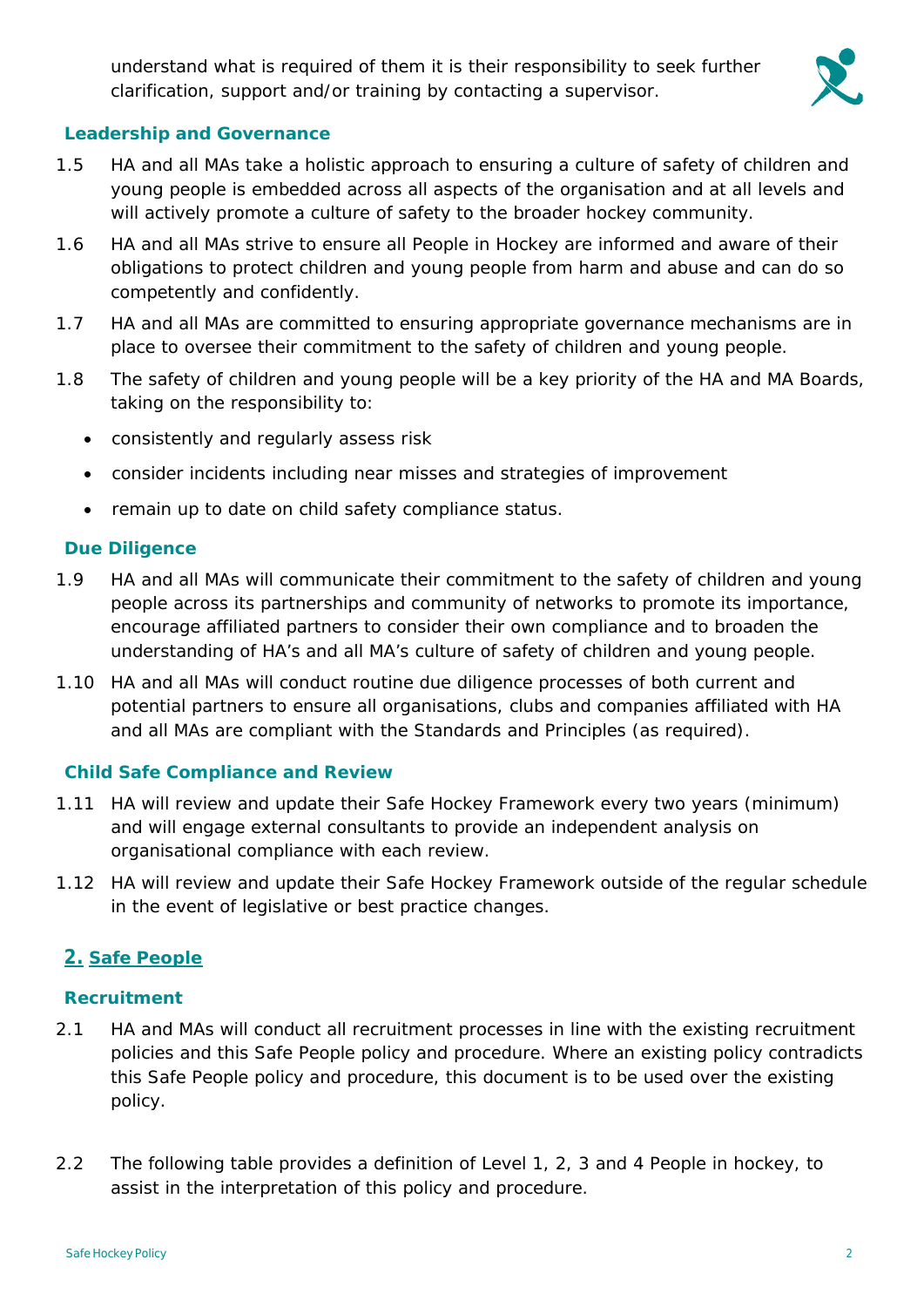| Level   | <b>Includes</b>                                                     | <b>Examples</b>                   |
|---------|---------------------------------------------------------------------|-----------------------------------|
| Level 1 | <b>Board Directors</b><br>$\bullet$                                 | CEO                               |
| People  | <b>Executive Employees</b><br>$\bullet$                             | <b>Member Protection</b>          |
|         | Permanent Employees<br>$\bullet$                                    | <b>Information Officers</b>       |
|         |                                                                     | <b>Finance Managers</b>           |
|         |                                                                     | Participation                     |
|         |                                                                     | Coordinators                      |
| Level 2 | <b>Casual or Contracted Employees</b><br>$\bullet$                  | Casual Development                |
| People  | <b>Contracted National Team</b><br>$\bullet$                        | <b>Officers</b>                   |
|         | athletes                                                            | Kookaburras/Hockeyroos            |
|         | Coaches and Managers of State/<br>$\bullet$                         | U13. U15, U18 and U21             |
|         | <b>National Teams</b>                                               | Coaches and Managers              |
|         | <b>Tournament Officials</b>                                         | <b>Team Physios</b>               |
|         | <b>Senior Umpires</b><br>$\bullet$                                  | <b>Tournament Directors &amp;</b> |
|         |                                                                     | <b>Assistant Tournament</b>       |
|         |                                                                     | <b>Directors</b>                  |
| Level 3 | Any other contractor or volunteer<br>$\bullet$                      | Volunteering parents              |
| People  | with direct contact with a child or                                 |                                   |
|         | young person                                                        |                                   |
|         |                                                                     |                                   |
| Level 4 | Any other person involved in hockey with no contact with a child or |                                   |
| People  | young person (and therefore irrelevant to this document).           |                                   |
|         |                                                                     |                                   |

*Please note: HA and MA's can use discretion to determine which level individual roles align to, however it is best practice to, where possible, increase the level of scrutiny applied rather than to relax it.* 

# **Screening**

- 2.3 For the purpose of this document, Level 3 People include any other employee, contractor or volunteer in a child – related role (in addition to Level 1 or Level 2 People).
- 2.4 All Level 1, Level 2 and Level 3 People are required to hold a current Working with Children Check (WWCC), or State/ Territory based equivalent check before commencement and for the duration of their engagement with Hockey.
- 2.5 Should a Person in Hockey be exempt from requiring a WWCC due to State/Territory legislation, but remain eligible, they are required to hold a WWCC or equivalent.

*FOR EXAMPLE: In most States and territories, a police officer is exempt from requiring a WWCC or equivalent, however, if they are volunteering as a hockey coach for the U15's state team, they will still be required to obtain a WWCC or equivalent under this policy***.** 

2.6 Although rare, should a Person in Hockey not be eligible for a WWCC due to State/Territory legislation, all other screening processes still apply, and additional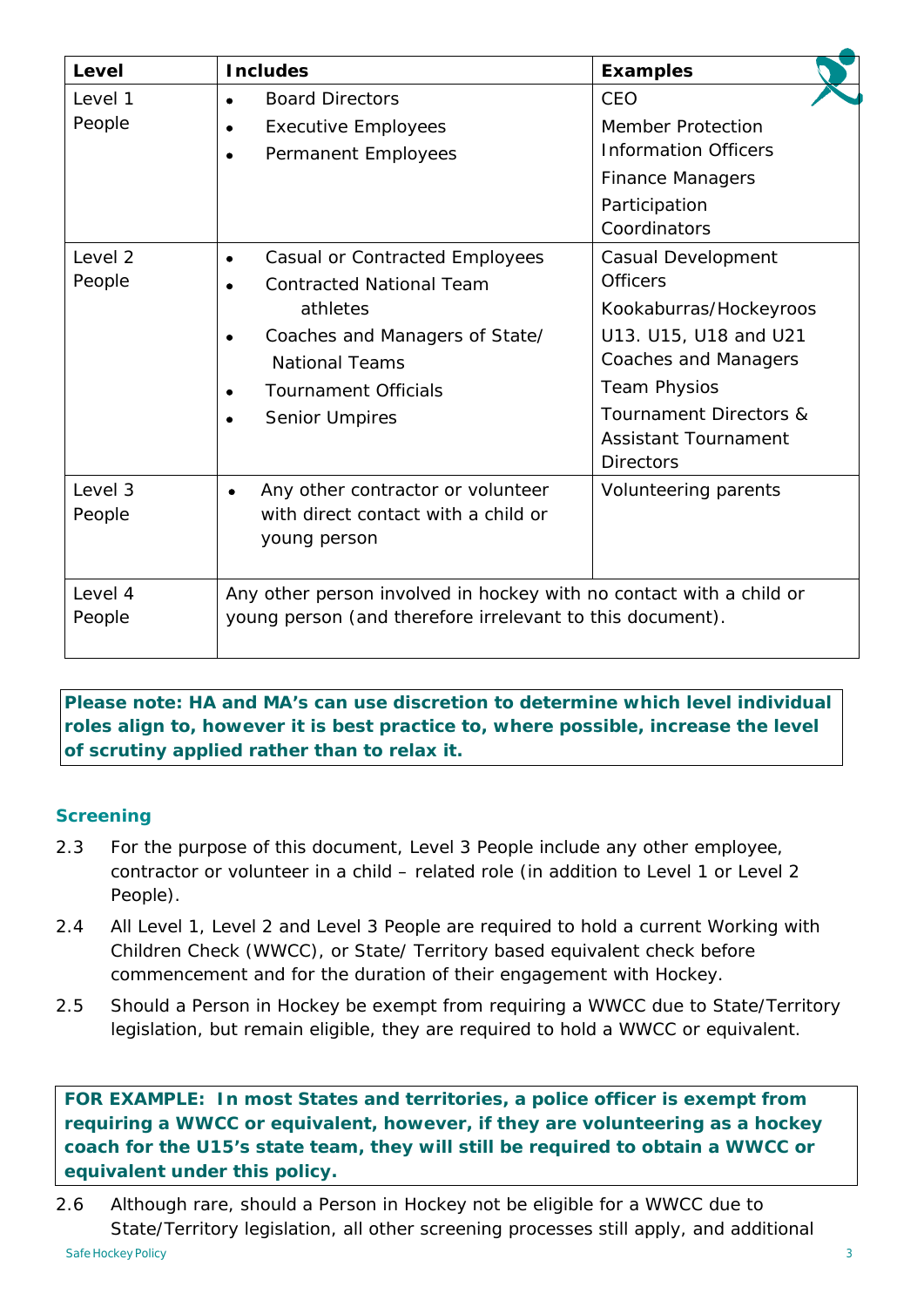consideration must be given to risks, in absence of a checking system. Further information on the State/Territory WWCC schemes and eligible roles can be found the **Safe Hockey Working with Children Legislation Register**.

2.7 HA and MAs may, at their own discretion, request a National Criminal History Check or an International Criminal History Check be undertaken by an existing or potential employee or volunteer as an additional screening method. The associated cost would be incurred by HA or the MA.

## **Education and Training**

- 2.8 HA and MAs will provide People in Hockey with training and resources relating to their obligations to protecting children and young people under both HA and MA policies and state and federal legislation.
- 2.9 Additionally, it is the responsibility of the individual Person in Hockey to speak up and ask for additional support or training should they require it.

# **Supervision & Support**

- 2.10 In most cases, People in Hockey will have a supervisor who provides regular and adhoc support and supervision to assist in improving their performance in their role. This relationship acts as a platform to identify gaps in knowledge, information or experience and skills and to create a training plan to work towards, especially if those gaps are related in any way to child safety obligations.
- 2.11 HA and MAs recognise that obligations regarding the safety of children and young people are a new and, in many cases, unexpected requirement that many People in Hockey may not feel experienced or skilled to undertake. Additionally, responding to incidents or concerns relating to the safety of children and young people can be a distressing and a triggering experience. HA and MAs therefore prioritises the wellbeing of People in Hockey by offering a range of supervision and support mechanisms as required.

# **3. Safe Behaviours**

## **Code of Behaviour**

- 3.1 The **[Safe Hockey Code of Behaviour](file://192.168.1.12/Server/Strategy%20and%20Game%20Development/Safe%20Hockey%20Project/Safe%20Hockey%20Framework/PDF/B.aSafe%20Hockey%20Code%20of%20Behaviour.pdf)** outlines the behaviours that all People in Hockey are expected to uphold while in their role with HA or an MA and particularly, when interacting with children and young people, in any capacity.
- 3.2 HA and all MAs will actively promote the Safe Hockey Code of Behaviour to all People in Hockey, in a range of accessible formats, and will ensure all People in Hockey have read and signed an **[Acknowledgement of the Safe Hockey Code of Behaviour](file://192.168.1.12/Server/Strategy%20and%20Game%20Development/Safe%20Hockey%20Project/Safe%20Hockey%20Framework/PDF/B.bSafe%20Hockey%20Code%20of%20Behaviour%20Acknowledgement.pdf)** upon their initial recruitment, engagement, accreditation or registration and every two years thereafter.
- 3.3 Any breach of the Safe Hockey Code of Behaviour will be taken seriously, investigated internally in line with the investigation procedures and may result in disciplinary action or termination of contract.

# **Contact With Children and Young People**

# **Physical contact**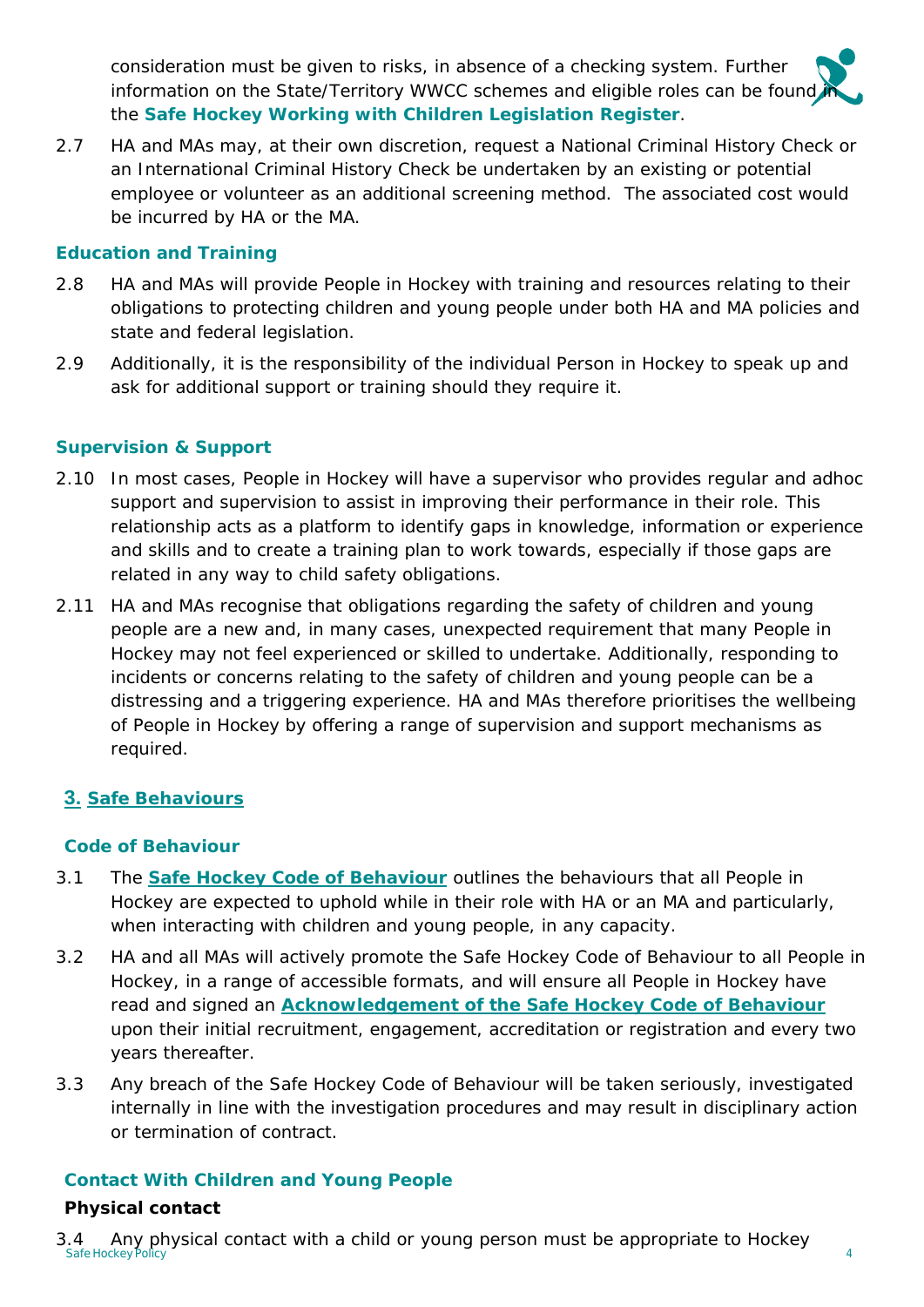activities, and with consideration of the individual needs of the child or young perso Physical contact must not:

- be intended to cause harm (such as physical punishment)
- be overly physical (tickling, sparring or wrestling)
- occur if not initiated by the child or young person (unless an emergency or used to prevent injury)
- be outside of the confines of the role
- be an inappropriate use of force for circumstances.

## **Behaviour of a sexual nature**

- 3.5 All People in Hockey must not under any circumstances, engage in **behaviour of a sexual nature** or **grooming** towards, with or in the presence of a child or young person. This includes contact and non-contact sexual behaviour as per the definition provided.
- 3.6 If a Person in Hockey does not understand which behaviours are considered to be of a sexual nature, they must seek further clarification from their supervisor or an **HA or MA Executive.**
- 3.7 It is acknowledged that a power imbalance exists between a Person in Hockey in a **position of authority** (for example: coach, manager, supervisor, clinician) and a child or young person under the age of 18 years.
- 3.8 Under no circumstances is a Person in Hockey who is in a **position of authority** to engage in **behaviour of a sexual nature** with a child or young person even if they are above the **age of consent**. This includes contact and non-contact sexual behaviour as per the definition provided.
- 3.9 If a Person in Hockey does not understand which positions are considered to be 'a position of authority' they must seek further clarification from the definitions or a supervisor or **HA or MA Executive**. **[See HA Member Protection Policy Section](http://www.hockey.org.au/Portals/2/2019/2019%20HA%20Member%20Protection%20Policy.pdf)  [6.D Intimate Relationships](http://www.hockey.org.au/Portals/2/2019/2019%20HA%20Member%20Protection%20Policy.pdf)**.

## **Alcohol and Drugs**

- 3.10 While supervising or interacting with children or young people, People in Hockey must not:
	- use, possess or be under the influence of an illegal drug
	- use or be under the influence of alcohol
	- be incapacitated by any other legal drug such as prescription or over-the-counter drugs
	- supply alcohol or drugs (including tobacco) to children or young people
	- smoke cigarettes or use e-cigarettes during Hockey activities.

## **Professional Boundaries When Working With Children and Young People**

3.11 All People in Hockey are guided by the Safe Hockey Code of Behaviour, designed to provide guidance around behaviours and expectations when engaging with children and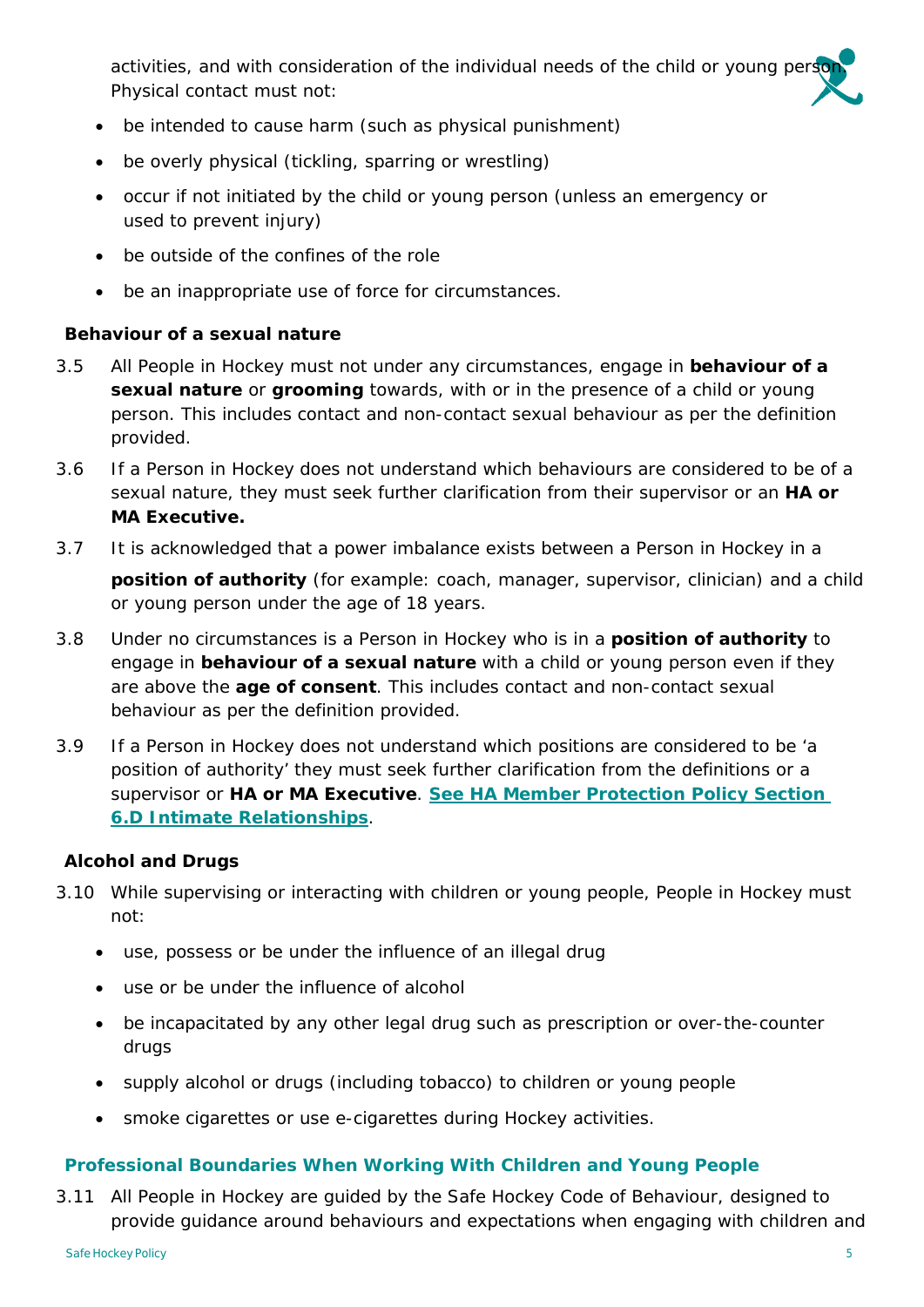young people.



# **4. Safe Communication**

## **Listening and Responding to the Views of Children & Young People**

- 4.1 HA and all MAs are committed to listening to children and young people and encouraging them to express their views and suggestions, especially on matters that directly affect them. HA and all MAs actively encourage all children and young people participating in Hockey activities to provide feedback on how to make those activities safer, more enjoyable and more inclusive.
- 4.2 HA and all MAs will create built-in mechanisms for children and young people and their families to provide feedback in relation to Hockey activities and facilities and overall experiences with Hockey.

## **Complaints**

4.3 Children and young people and their families will have the opportunity to make complaints to HA and an MA through accessible and friendly complaints mechanisms and these will be responded to efficiently and sensitively by HA and an MA, in line with the **[Safe Responses Policy & Procedure](file://192.168.1.12/Server/Strategy%20and%20Game%20Development/Safe%20Hockey%20Project/Safe%20Hockey%20Framework/PDF/1.3SafeResponses.pdf)**.

#### **Communicating with Children and Young People**

- 4.4 When communicating with children and young people, People in Hockey are expected to apply the following communication strategies, in line with the **[What You Say](https://cdn.revolutionise.com.au/cups/hockeyaus/files/qjsxenllenes8kr9.pdf)  [Matters Guidelines](https://cdn.revolutionise.com.au/cups/hockeyaus/files/qjsxenllenes8kr9.pdf)**:
	- being patient and calm
	- using language that is empowering and encouraging
	- providing simple and clear instructions
	- highlighting strengths.
- 4.5 People in Hockey will not use any language that is:
	- derogatory, including in reference to body image
	- discriminatory, racist or sexist
	- belittling or negative
	- threatening or intimidating
	- sexual in nature.
- 4.6 Any communication with a child or young person must be appropriate to Hockey activities, and consideration given to the individual needs of the child or young person. Communication must not:
	- be intended to cause harm or distress
	- be of a sexual nature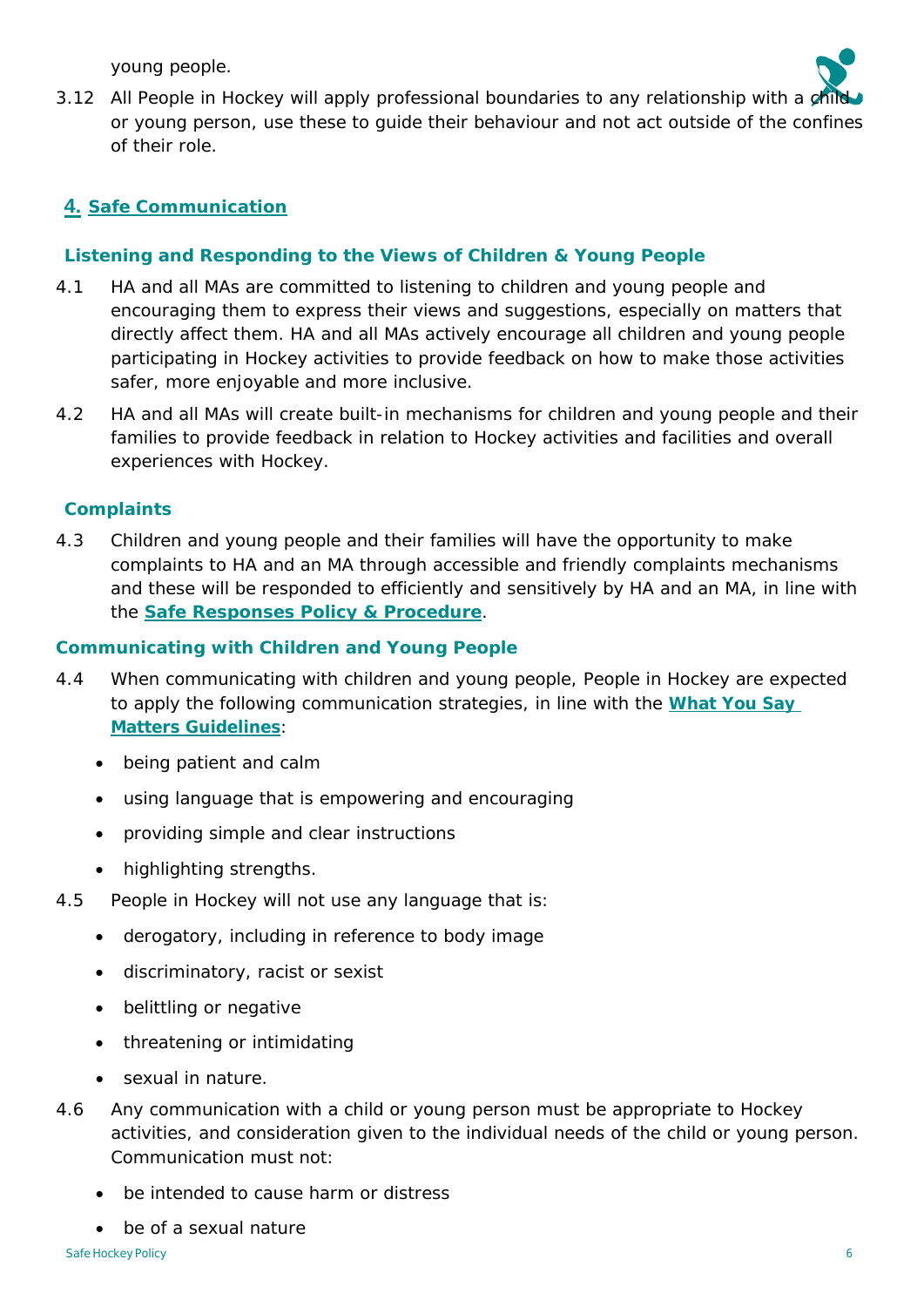- take place outside of the hours reasonable to the program, service, activity or eve
- be unsolicited or not initiated by the child or young person
- be considered unnecessary (individual phone calls instead of group messages).
- 4.7 Under no circumstances are People in Hockey to take disciplinary action involving physical punishment or any form of treatment listed above.
- 4.8 The child or young person needs to be provided with clear directions and given an opportunity to redirect any misbehaviour in a positive manner.

#### **Social Media and Online Communication**

- 4.9 Where possible, all non-verbal communication sent to a child or young person should be copied to their parent or guardian.
- 4.10 When communicating with a child or young person all People in Hockey must act in line with any existing social media policies and, in addition, they must:
	- limit communication to Hockey activities such as information relating to events
	- avoid content of a personal nature
	- not request or accept to be "friends" or "follow" children or young people using a social media account such as Facebook, Instagram, Twitter, Snapchat, instant messenger or similar forums
	- not communicate to promote or to arrange unauthorised contact outside of Hockey activities
	- not request a child or young person to keep secrets in relation to communication.
- 4.11 All People in Hockey must be aware that as there is no definitive way to determine the true age or identity of the person making contact through social media, there is a risk they may be conversing with a child or young person. Therefore, all People in Hockey with public social media accounts related to their role in Hockey must take the following steps if they receive private messages of a sexual nature sent to their public profiles, from members of the public:
	- Ignore do not respond
	- Block using the platform's blocking function
	- Report to a supervisor or executive leader

# **5. Safe Environments**

## **Supervision of Children & Young People**

5.1 Appropriate supervision contributes significantly to the safety of children and young people. All People in Hockey are therefore required to maintain adequate supervision and line of sight of all children and young people in their care, where reasonable and practical.

#### **Drop Off and Pick Up of Children and Young People**

5.2 Appointed People in Hockey are responsible for looking after children and young people during Hockey activities.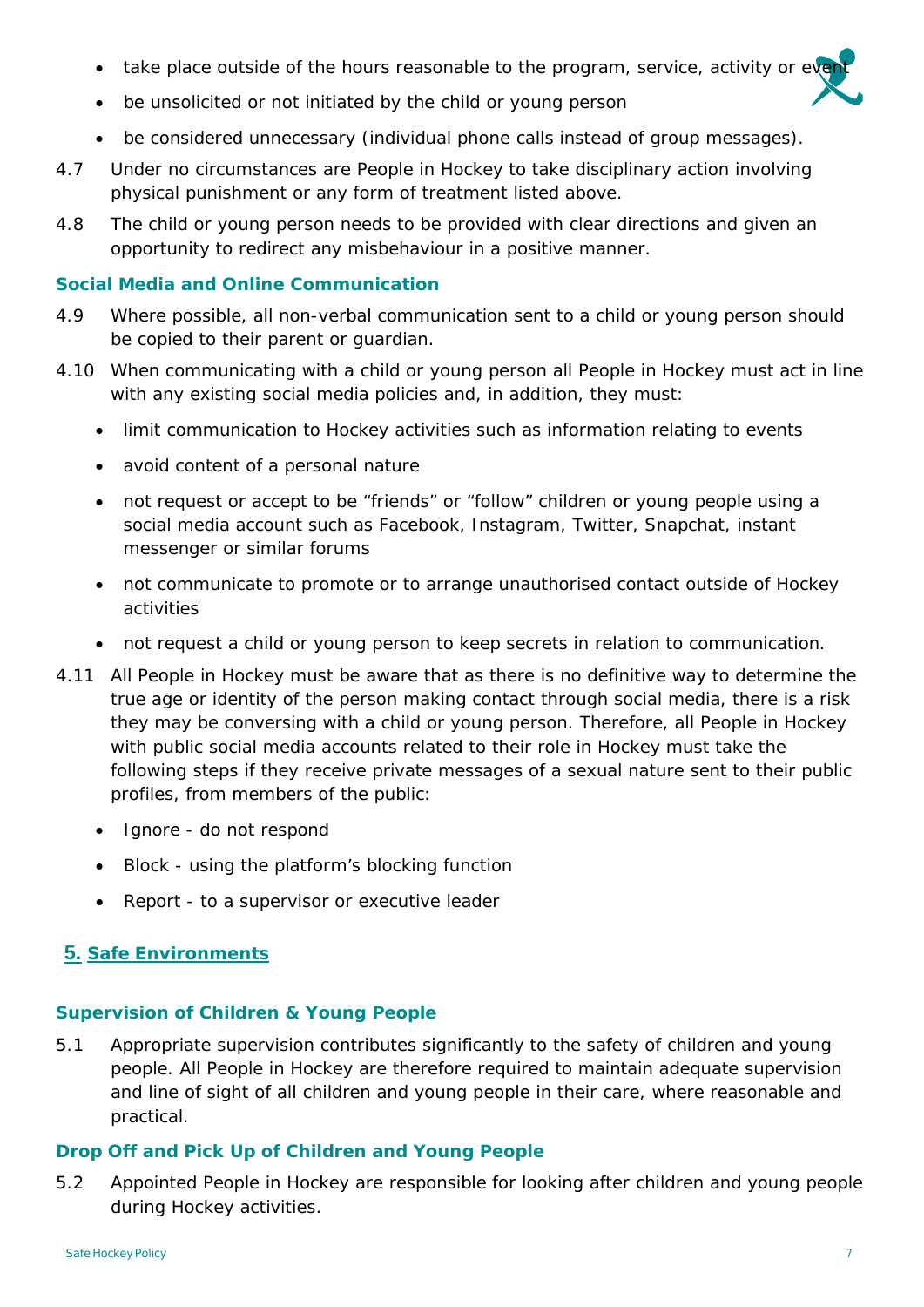## **Transporting Children & Young People**

5.3 The transport of a child or young person by a Person in Hockey may, on occasion appropriate, however an **HA or MA Executive** and a parent or guardian's consent is required to transport a child or young person in their private vehicle. Consideration must be given to the circumstances and insurance implications.

## **Overnight Activities**

- 5.4 Any event that includes the overnight stay of any child or young person must be officially approved by Hockey management.
- 5.5 No child or young person can attend an overnight stay without the prior written consent of a parent or guardian, and without the prior provision of all relevant medical information.
- 5.6 Overnight activities must be carried out inline with the provided guidelines.

## **Change Room Arrangements**

- 5.7 All children and young people have a right to complete privacy when using any change room facilities.
- 5.8 This right must, however, be balanced by the obligation People in Hockey have in protecting children and young people from harm, for example, while children and young people are using public change room facilities.

# **6. Safe & Healthy**

#### **Children & Heat Stress**

- 6.1 Children sweat less and get less evaporative cooling than adults. In warm and hot weather they have greater difficulty getting rid of heat; they look flushed, and feel hotter and more stressed than adults.
- 6.2 Children seem to be effective at "listening to their bodies" and regulating their physical activity. For this reason, children should always be allowed to exercise at their preferred intensity. They should never be urged to exercise harder or compelled to play strenuous sport in warm weather.
- 6.3 If children appear distressed or complain of feeling unwell, they should stop exercising. In warm weather wet sponging will make children feel more comfortable. Drinks should be provided for children playing sport.

#### **Extreme Weather**

- 6.4 Hockey Australia has a responsibility to take a positive leadership role in educating and increasing the awareness of its participants towards the dangers of physical activity in the heat and during extreme weather conditions. With this in mind, the [Hockey](https://hockey.org.au/wp-content/uploads/2019/10/HA-Extreme-Weather-Guidelines-Sept-2014.pdf)  [Australia Extreme Weather Guidelines](https://hockey.org.au/wp-content/uploads/2019/10/HA-Extreme-Weather-Guidelines-Sept-2014.pdf) have been developed which reinforce the guidelines produced by Sports Medicine Australia. It should be noted that these are purely guidelines.
- 6.5 The guidelines should be considered for all participants involved in hockey, including players, officials, umpires, coaches, parents, volunteers, staff and spectators.
- 6.6 Extreme weather may be defined as weather that threatens the immediate or long-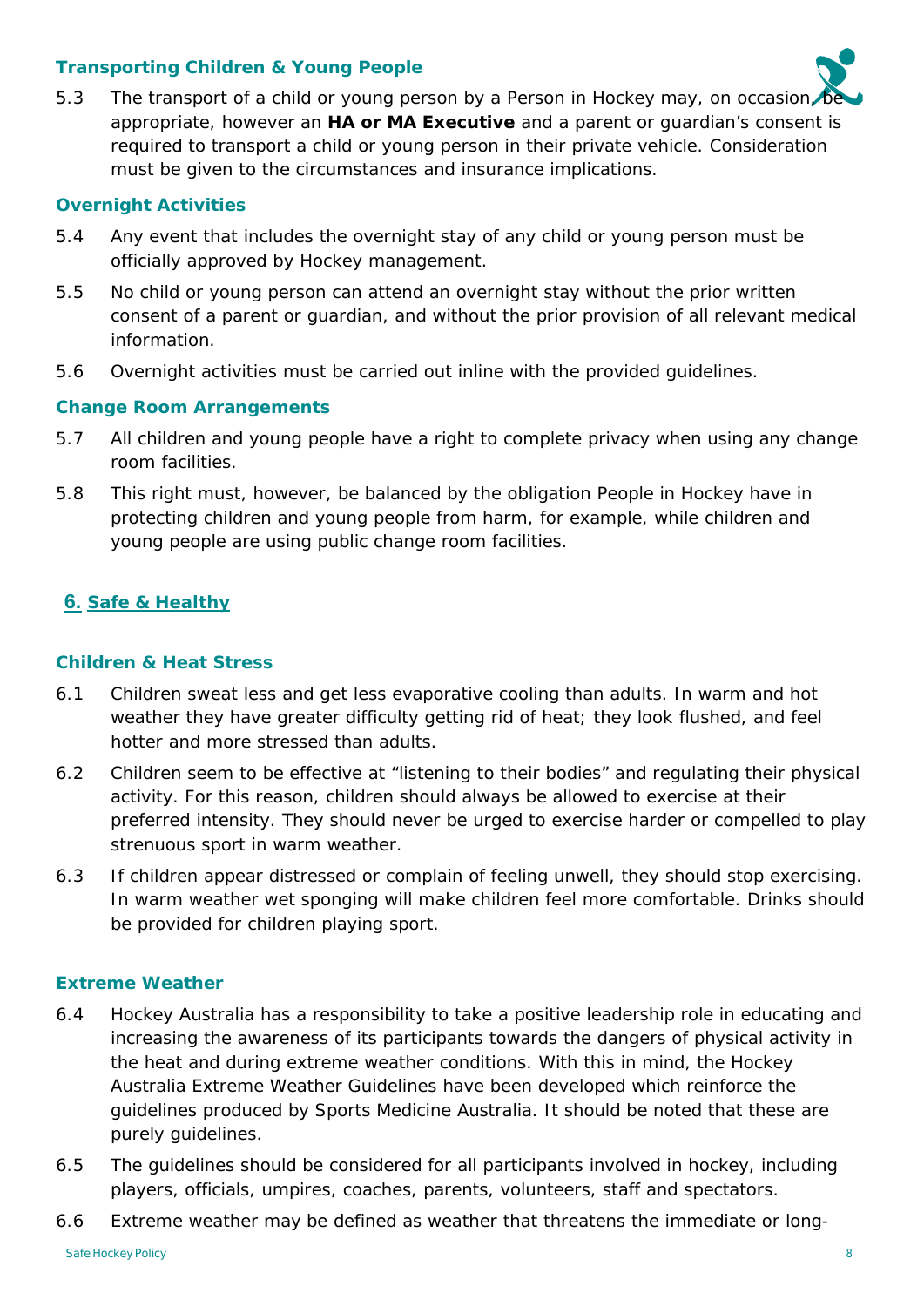term safety of individuals, as a result of rain, hail, lightening, wind chill or heat.

- 6.7 The sun's UV is both the major cause of skin cancer and an important source of vitamin D. It is recommended that sport and recreation settings take a balanced approach to UV exposure that reflects the varying levels of UV throughout the year and across Australia.
- 6.8 Overexposure to UV can cause skin damage (including tanning and sunburn), eye damage and skin cancer. The good news is that skin cancer is largely preventable. Sport and recreation providers can reduce the risk associated with UV overexposure by implementing some simple preventative strategies.
- 6.9 The sun's UV is both the major cause of skin cancer and an important source of vitamin D. It is recommended that sport and recreation settings take a balanced approach to UV exposure that reflects the varying levels of UV throughout the year and across Australia.
- 6.10 Overexposure to UV can cause skin damage (including tanning and sunburn), eye damage and skin cancer. The good news is that skin cancer is largely preventable. Sport and recreation providers can reduce the risk associated with UV overexposure by implementing some simple preventative strategies.

## **Appropriate Language and Body Image**

- 6.11 People in Hockey will take informed precautions when engaging in discussions relating to body weight, shape, size or health with or about a child or young person.
- 6.12 For additional support and expert guidance in relation to body positive language, see this useful resource developed by **[Gymnastics Australia](https://www.gymnastics.org.au/Ga/Athletes/Body_Positive.aspx)**.

## **Mental Health**

- 6.13 The mental health and wellbeing of children and young people in Hockey is an important part of ensuring a safe, welcoming and inclusive environment. Therefore, all People in Hockey will respond effectively to any child or young person who presents with mental health concerns by providing immediate support and making contact with family or an appropriate support person as soon as possible.
- 6.14 If a child is considered to be at immediate risk, for example suicidal, People in Hockey should dial '000'; consent from parents/carers or the child to contact emergency services is not required in such circumstances.
- 6.15 It is possible that mental health concerns are signs of possible abuse or neglect. If a Person in Hockey is concerned child or young person may be at risk of abuse or neglect, they will follow the Responding to a Disclosure, Allegation or Suspicion policy and procedures as outlined in the **[Safe Responses Procedure.](file://192.168.1.12/Server/Strategy%20and%20Game%20Development/Safe%20Hockey%20Project/Safe%20Hockey%20Framework/PDF/1.3SafeResponses.pdf)**
- 6.16 If a child or young person is consistently presenting with mental health concerns, their behaviour and wellbeing may be a risk that requires consideration when undertaking risk assessments, formal and informal, as outlined in the Responding to Risks policy and procedure in the **[Safe Responses Procedure.](file://192.168.1.12/Server/Strategy%20and%20Game%20Development/Safe%20Hockey%20Project/Safe%20Hockey%20Framework/PDF/1.3SafeResponses.pdf)**

#### **Concussion**

6.17 Concussion has increasingly become a significant public health issue, particularly relevant to sport. It is the responsibility of People in Hockey to protect the welfare of children and young people at all times. Accurate diagnosis and management of concussion is needed to ensure that a concussed player is appropriately treated.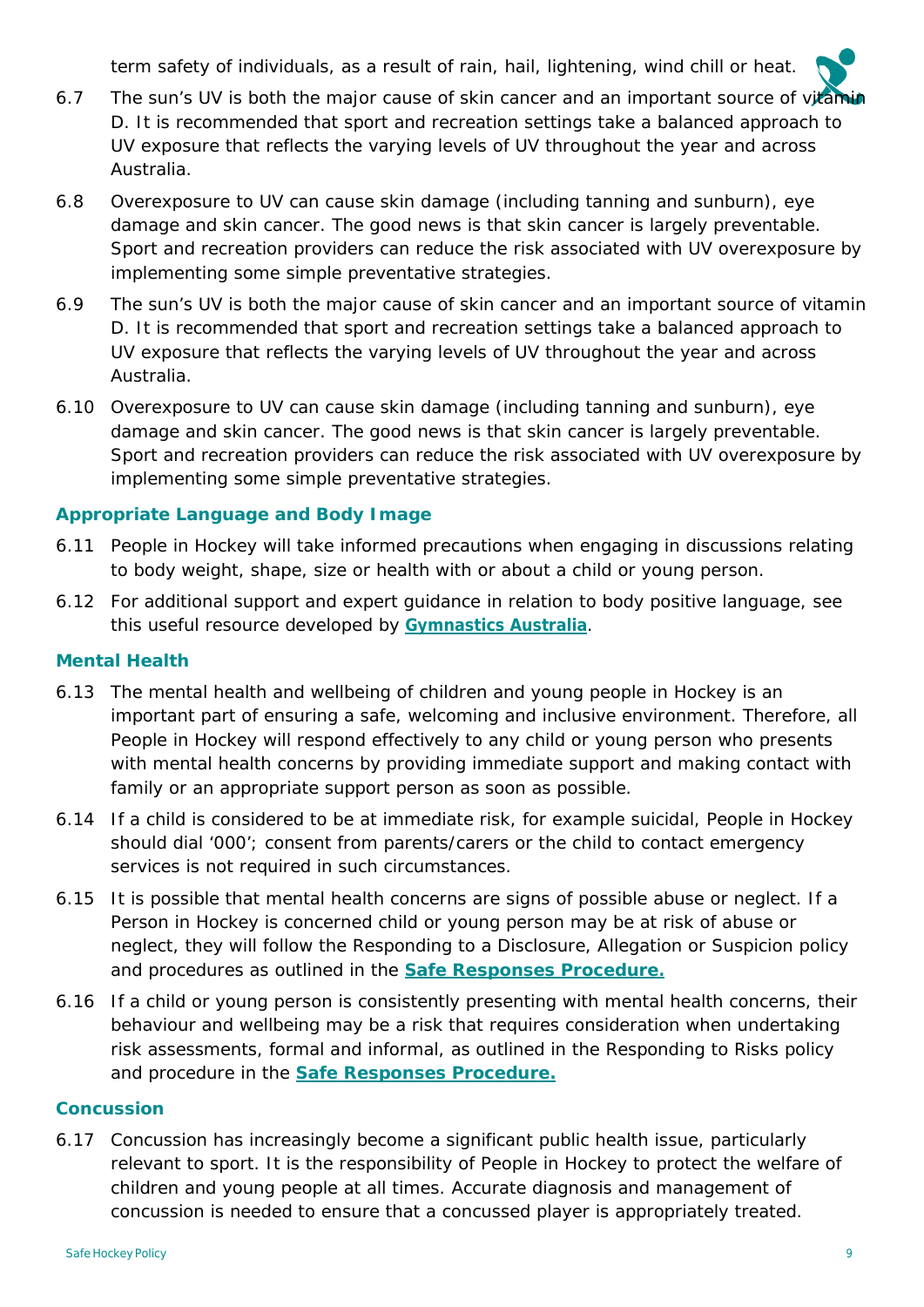- 6.18 Key Points on Concussion
	- concussion can occur in traditional contact sports and other sports where head contact can occur such as hockey
	- 90% of concussions occur in competitive matches
	- women are twice as likely to suffer concussion as men
	- most concussions are not reported
	- concussion may go undetected due to the subtlety and widespread occurrence of the typical signs and symptoms of concussion
	- concussion symptoms can manifest immediately or hours and even days later
	- not all athletes develop the same symptoms or signs of concussion.

# **7. Safe and Inclusive**

- 7.1 HA and all MAs will work to identify and remove any barriers to participation for children and young people. This is reflected in the [HA Member Protection Policy.](http://www.hockey.org.au/Portals/2/2019/2019%20HA%20Member%20Protection%20Policy.pdf)
- 7.2 HA and all MAs will not discriminate against any child or young person based on race, national or ethnic origin, colour, religion, age, sex, gender identity, sexual orientation, marital status, family status, mental or physical ability, health status, educational background or socioeconomic status or other attributes.
- 7.3 HA and all MAs acknowledge the value a diverse workforce brings to the organisation and how this can contribute to an increase in diversity in participants.
- 7.4 All People in Hockey will actively and continually review all aspects of all Hockey activities to ensure that they are safe and welcoming, and emotionally and physically appropriate, for children and young people

## **8. Safe Responses**

## **Responding To Risks**

- 8.1 All People in Hockey will be provided with appropriate supervision, training, and development to enable them to make informed decisions in relation to the identification and management of risk, in particular, risks to children and young people.
- 8.2 All People in Hockey will be provided with tools and mechanisms to appropriately assess and mitigate risks to children and young people, formally and informally, where it is applicable to their role.
- 8.3 HA and all MAs will apply appropriate risk management strategies to all Hockey physical environments.

## **Zero Tolerance**

- 8.4 HA and all MAs have a number of 'zero tolerances' with respect to certain incidents or actions, including:
	- fatalities or serious injuries within HA and all MAs' scope of influence
	- anything that impacts negatively on the safety or wellbeing of a child or young person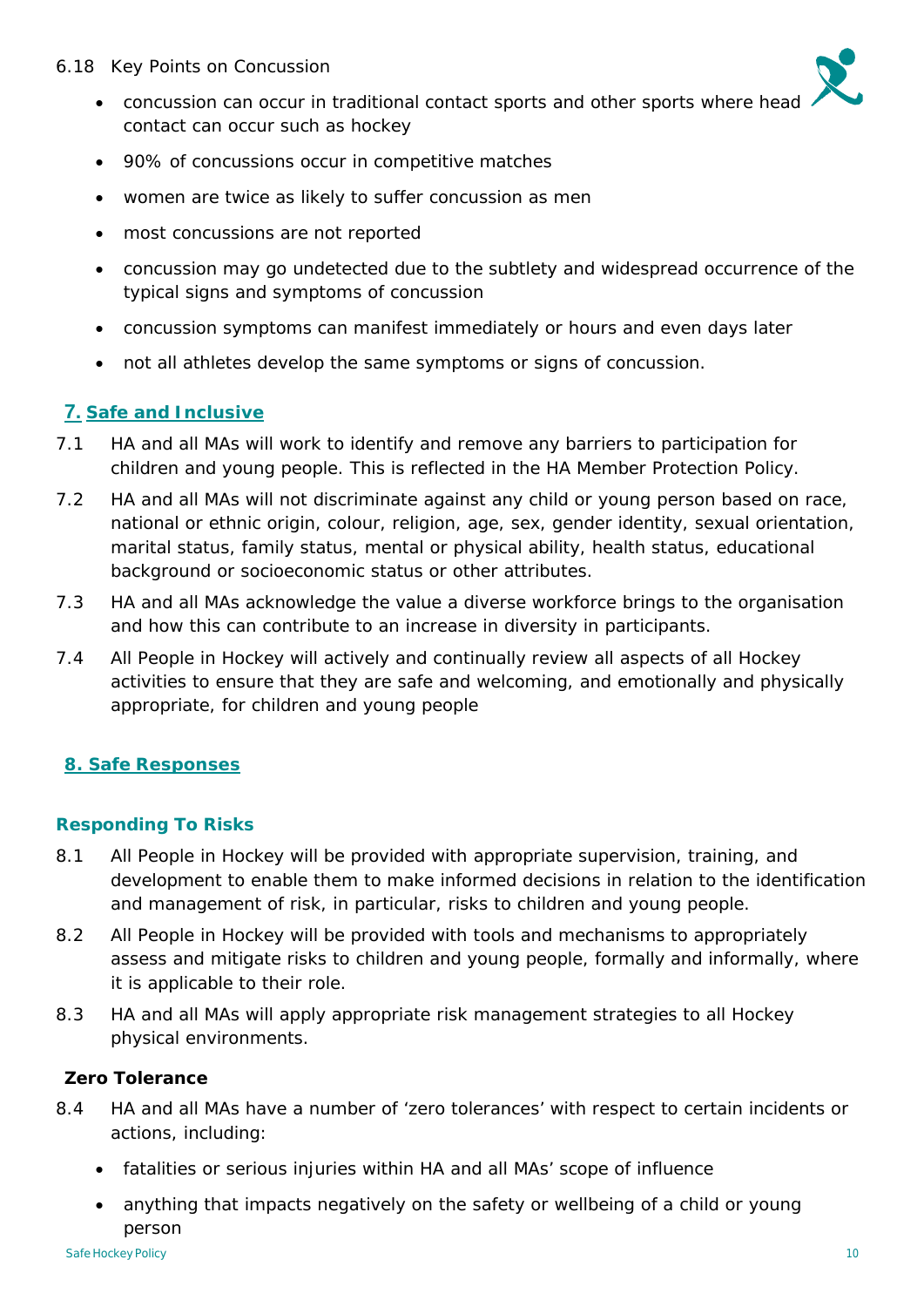• anything that impacts negatively on the reputation of HA or an MA as organisation

#### **Types of Risk**

- 8.5 HA and all MAs identify three key areas of risk and will consider these when undertaking formal and informal risk assessment processes. They are:
	- People this is risk to the safety and well-being of children and young people.
	- Property this is risk to physical items or facilities owned, or being used by People in Hockey.
	- Organisation this is risk to the effectiveness or reputation of HA or an MA as organisations, including the operations, governance and membership of HA or an MA.

#### **Responding to Complaints**

8.6 HA aims to provide a simple, confidential and trustworthy procedure for resolving complaints based on the principles of natural justice. Any person may report a complaint about a person, people or organisation bound by this policy if they feel they have been harassed, bullied or discriminated against or there has been a possible breach of a policy.

#### **Responding to a Disclosure, Allegation or Suspicion of Abuse**

- 8.7 Promoting and protecting the emotional, physical, and sexual safety and well-being of children and young people is central to all aspects of the culture and operations of HA and all MAs.
- 8.8 If a child or young person is at imminent risk of harm or in immediate danger, People in Hockey are required to report the situation directly to the police.
- 8.9 When addressing safety concerns, a Person in Hockey is required to consider the specific needs of the child or young person. Consider the unique qualities of a child including, for example, whether the child is Aboriginal or Torres Strait Islander, has a disability and/or has a culturally and linguistically diverse background.
- 8.10 While mandatory reporting legislation exists in all States and Territories, requiring certain occupations to report child abuse (refer link below), it is the expectation that all People in Hockey, and adults in general will proactively report concerns of abuse or neglect, regardless of legislative requirements.

# **Mandatory reporting - [Australian Government, Australian Institute of Family](https://aifs.gov.au/cfca/publications/mandatory-reporting-child-abuse-and-neglect)  [Studies](https://aifs.gov.au/cfca/publications/mandatory-reporting-child-abuse-and-neglect)**

- 8.11 All People in Hockey will report any concerns regarding the abuse or neglect of a child or young person i) internally, ii) to the appropriate child protection services, and iii) to the police, in line with the relevant procedures.
- 8.12 All People in Hockey will be provided with on-going role appropriate training and support to enable them to appropriately recognise and respond to all: (i) disclosures, (ii) allegations, and (iv) suspicions of the abuse or neglect of any child or young person.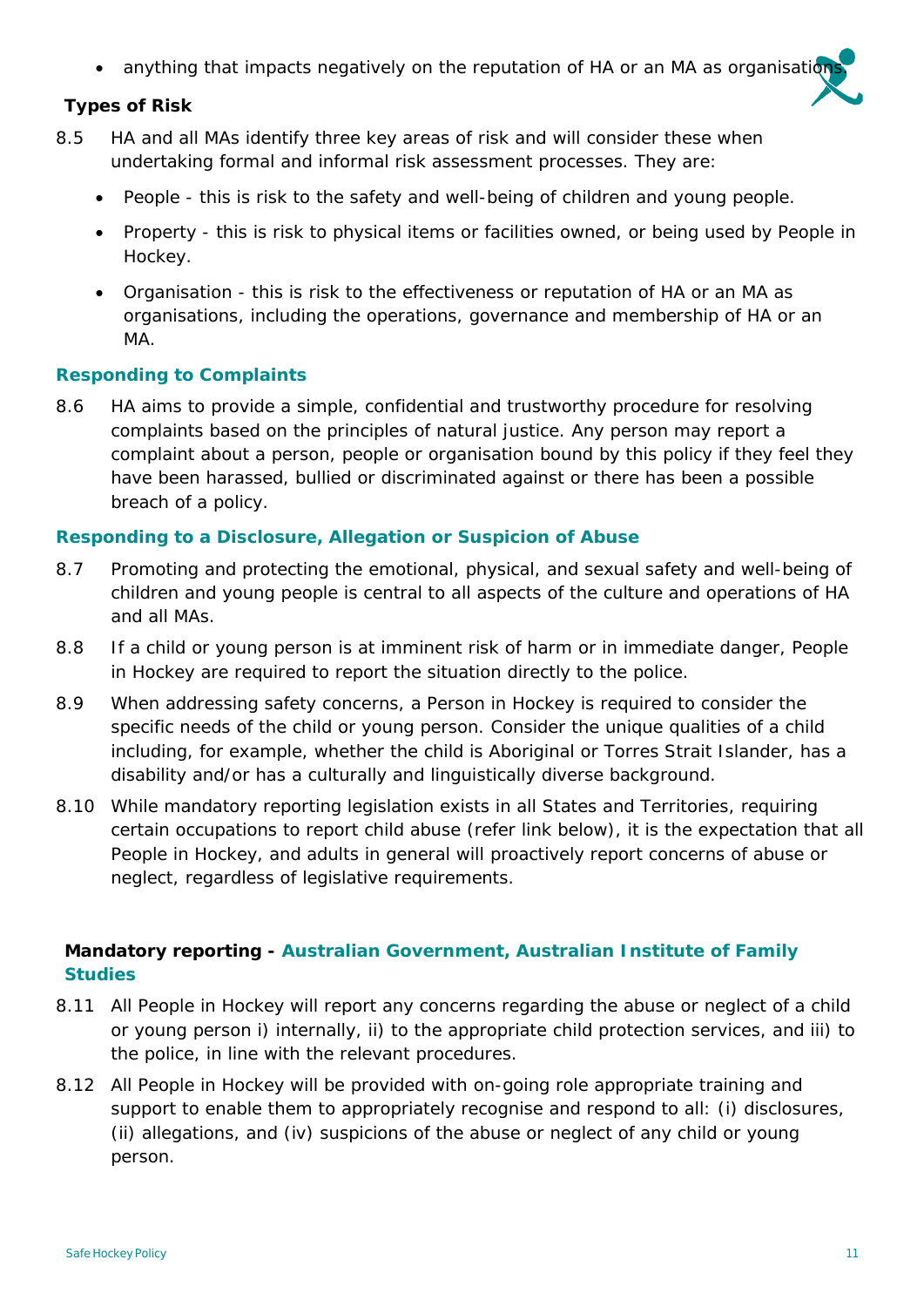## **9. Safe Information**



#### **Privacy and Confidentiality**

- 9.1 HA and MAs collect personal information from members to communicate information and offers as per the **[HA Data Collection Policy.](https://cdn.revolutionise.com.au/cups/hockeyaus/files/mxumitxsqtr6obr9.pdf)**
- 9.2 The protection of personal information is important to HA and the MAs. HA and all MAs are committed to respecting individual's privacy and the protection of personal information, especially that of children and young people. Please see the **[HA or MA](https://cdn.revolutionise.com.au/cups/hockeyaus/files/mbro3w9dfklwalxs.pdf)  [Privacy Policy](https://cdn.revolutionise.com.au/cups/hockeyaus/files/mbro3w9dfklwalxs.pdf)** for further information.

#### **Photos and Images of Children and Young People**

- 9.3 Within any HA or MA activity, children and young people will only be photographed or filmed:
	- with parent or guardian consent and where possible, the consent of the child or young person upon registration
	- an HA or MA Executive has granted prior and specific approval
	- the context is directly related to participation in Hockey
	- the child is appropriately dressed and posed
	- the image is taken in the presence of other personnel.
- 9.4 Photographs and videos are not to be taken in the presence of or whilst children or young people are getting dressed.
- 9.5 All People in Hockey must comply with [HA or MA's Privacy Policy i](http://hockey.org.au/Portals/2/HockeyNet/HockeyAustraliaPrivacyPolicy.pdf)n relation to holding and disclosing images and any other personal information. In particular, all HA and MA People should inform a child's or young person's parent or guardian about the nature of the use of the image(s) as well as how the image(s) will be stored and how the image(s) can be accessed by the parent or guardian. This can be achieved through the consent seeking process.

#### **Accompanying Procedures**

There are nine accompanying procedures sitting under this policy that provide guidance in undertaking the obligations and required actions outlined in this policy

These procedures are:

**Safe Leadership (Governance & Compliance) Procedure**

**Safe People (Recruitment, Training & Support) Procedures** 

**Safe Behaviours (Code of Behaviour, Safe Contact & Professional Boundaries) Procedure**

**Safe Communication (Listening to children & young people, Language & Social Media Procedure**

**Safe Environments (Physical Spaces, Transport, Facilities & Overnight Stays) Procedure**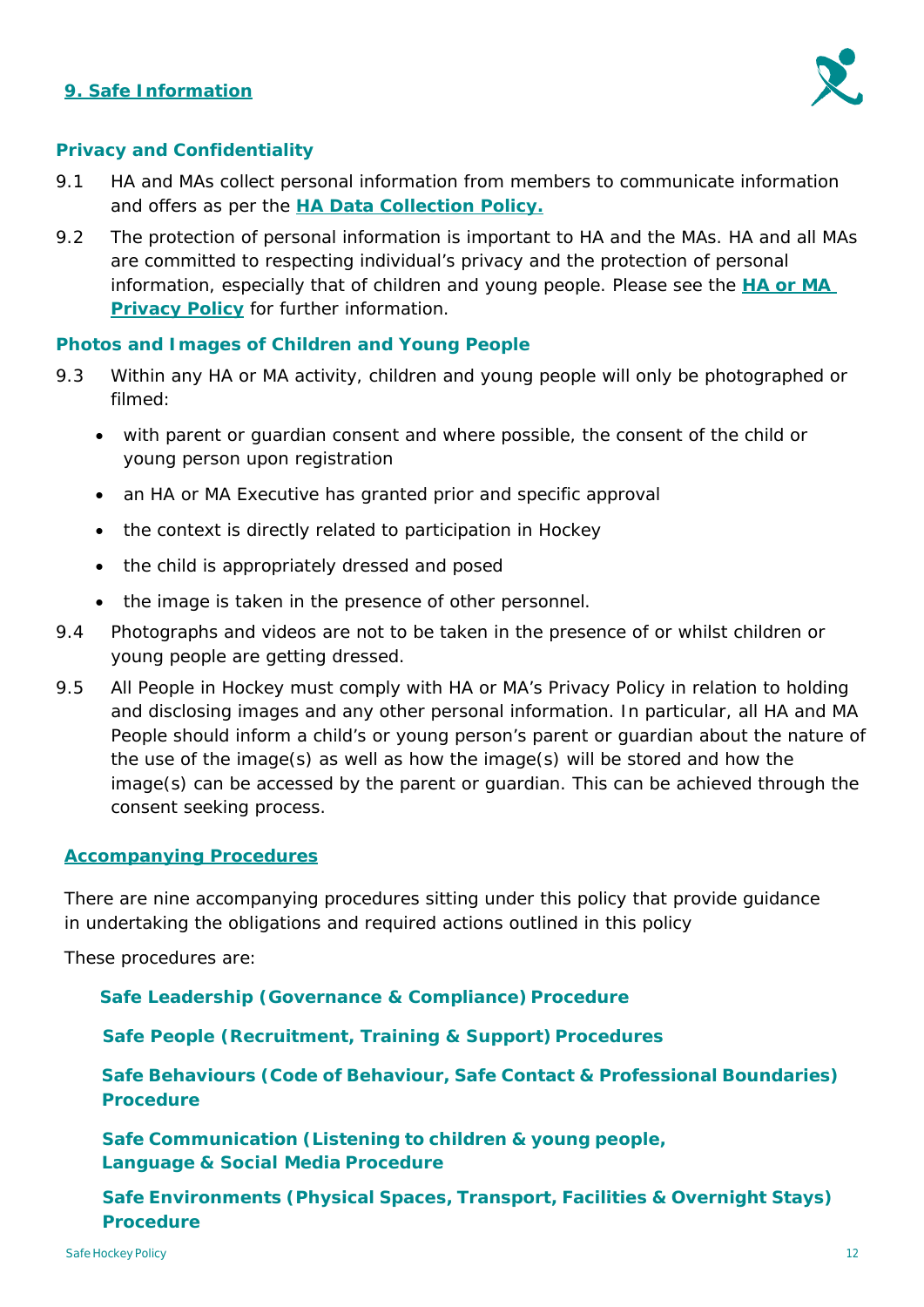**Safe & Healthy (Physical & Mental Health and Wellbeing) Procedure**

**Safe & Inclusive (Inclusive approach to participation) Procedure**



**Safe Responses (Responding to Risks, Complaints and Reporting Concerns) Procedure**

## **Safe Information (Privacy & Confidentiality, Photos & Images) Procedure**

There are also a range of tools and templates sitting under each procedure People in Hockey are required to use to comply with this policy and accompanying procedures.

## **Supporting Documents**

**[HA Member Protection Policy](https://cdn.revolutionise.com.au/cups/hockeyaus/files/exjdsdq1vcegh5eu.pdf)**

**[Safe Hockey Statement of Commitment](https://cdn.revolutionise.com.au/cups/hockeyaus/files/gyiubyolcmtp6ba9.pdf)**

**[Safe Hockey Code](https://cdn.revolutionise.com.au/cups/hockeyaus/files/thyajqoten6vc6pj.pdf) of Behaviour**

**HA Diversity & Inclusion Policy**

**[HA or MA Recruitment and Selection Policy & Procedures](https://cdn.revolutionise.com.au/cups/hockeyaus/files/sa8bcobqmhpw9sfy.pdf)**

- **HA or MA Risk Management Policy & Procedure**
- **[HA Member Protection Policy](https://cdn.revolutionise.com.au/cups/hockeyaus/files/exjdsdq1vcegh5eu.pdf)** complaint handling procedures

## **Informing Legislation and Standards**

This policy is informed by the following legislation and standards:

## **International Legislation**

• United Nations Convention on the Rights of the Child

## **Commonwealth Legislation**

- Australian Human Rights Commission Act 1986 (Cwlth)
- Disability Discrimination Act 1992 (Cwlth)
- Privacy Act 1988 (Cwlth)
- Racial Discrimination Act 1975 (Cwlth)

## **State/Territory Legislation**

- Children, Youth and Families Act 2005 (Vic)
- Child Wellbeing and Safety Amendment (Child Safe Standards) Act 2015
- Child Wellbeing and Safety Act (2005)
- Crimes Amendment (Grooming) Act 2014
- Crimes Amendment (Protection of Children) Act 2014
- Wrongs Amendment (Organisational Child Abuse) Act 2017
- Working With Children Act 2005 (Vic)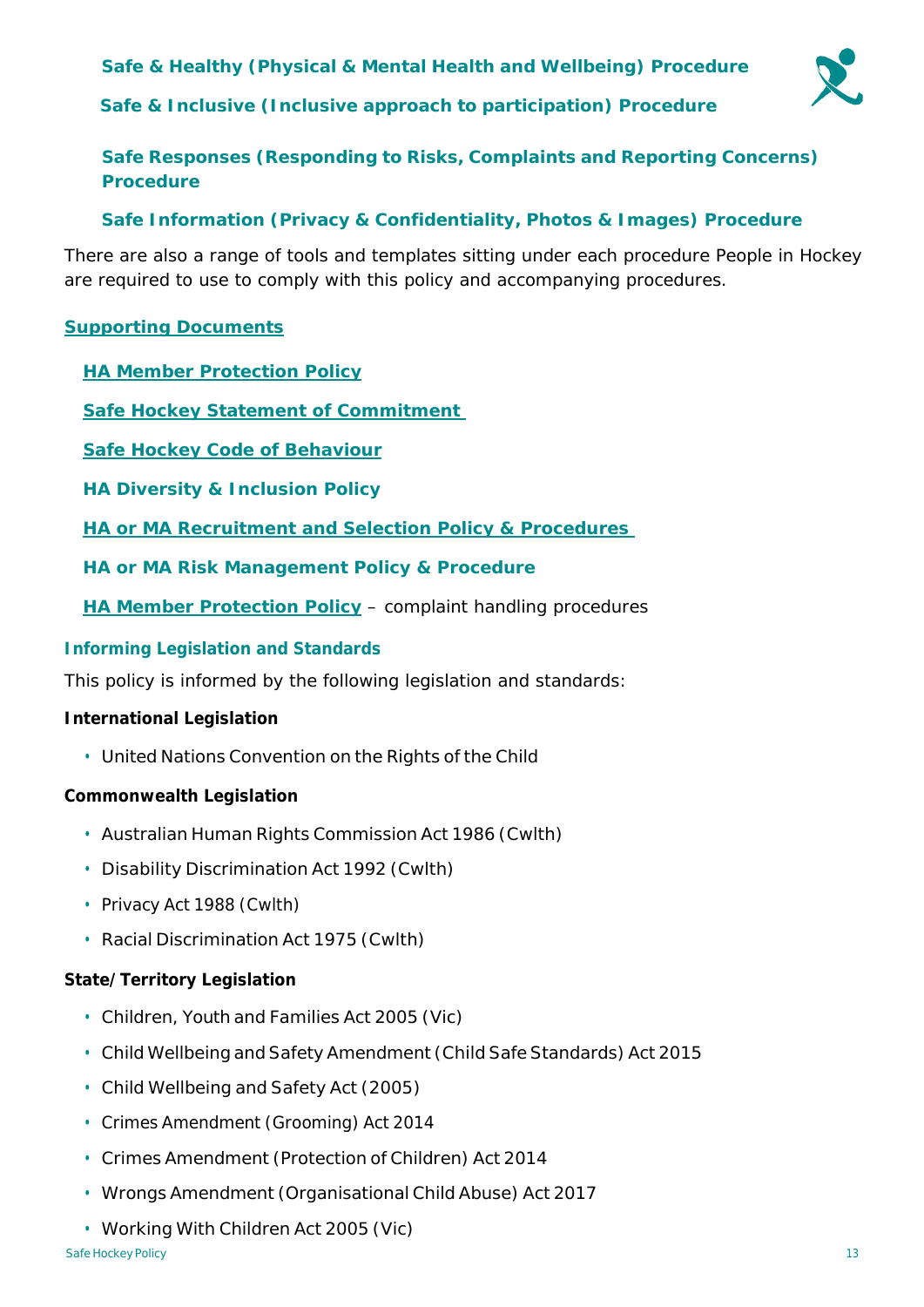- Privacy Data and Protection Act 2014 (Vic)
- Health Records Act 2001 (Vic)
- Charter of Human Rights and Responsibilities Act 2006 (Vic)
- Victorian Child Safe Standards

## **National Standards**

- Australian PrivacyPrinciples
- National Principles for Child Safe Organisations

#### <span id="page-13-0"></span>**Definitions**

| <b>Child</b>                              | A child is a person under the age of 12 years.                                                                                                                                                                                    |
|-------------------------------------------|-----------------------------------------------------------------------------------------------------------------------------------------------------------------------------------------------------------------------------------|
| <b>Young Person</b>                       | A young person is a person aged 12 years or above, and<br>under the age of 18 years.                                                                                                                                              |
| <b>Child Safe</b>                         | The term used to describe an organisation where children and<br>young people are, and feel, safe.                                                                                                                                 |
| <b>Child friendly</b>                     | The term used to describe an organisation where children and<br>young people are, and feel, important, welcomed and<br>included.                                                                                                  |
| Harm or abuse                             | Harm or abuse are interchangeable terms used to describe an<br>action with a detrimental impact of a significant nature on a<br>child or young person's physical, psychological or emotional<br>wellbeing. Harm can be caused by: |
|                                           | Physical, psychological or emotional abuse or neglect.                                                                                                                                                                            |
|                                           | Sexual abuse or exploitation.                                                                                                                                                                                                     |
|                                           | A single act, omission or circumstance.                                                                                                                                                                                           |
|                                           | A series or combination of acts, omissions or<br>circumstances.                                                                                                                                                                   |
| HA                                        | Hockey Australia                                                                                                                                                                                                                  |
| <b>MA</b>                                 | State or Territory Member Associations                                                                                                                                                                                            |
| <b>HA or MA</b><br><b>Executive</b>       | CEO or other executive role within HA or an MA                                                                                                                                                                                    |
| <b>Position of</b><br><b>Authority</b>    | Any person in hockey with a direct or indirect responsibility for<br>children or young people, including: coaches, managers,<br>supervisors, clinicians, volunteers, parents and employees).                                      |
| People in<br><b>Hockey</b><br>/ Person in | Level 1 People<br><b>Board Directors</b>                                                                                                                                                                                          |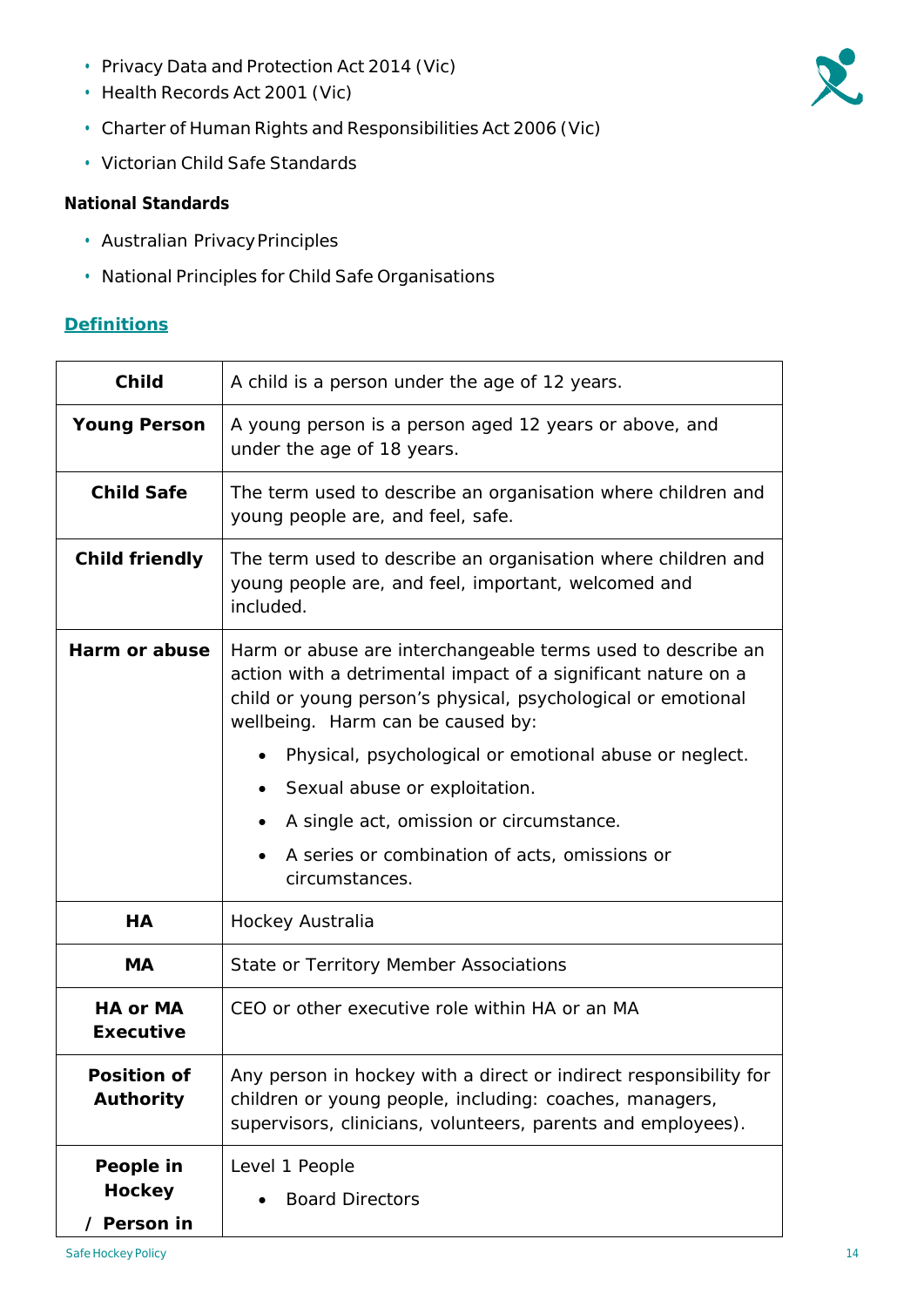| <b>Hockey</b>                                      | <b>Executive Employees</b><br>Permanent Employees<br>Level 2 People                                                                                                                                                         |  |
|----------------------------------------------------|-----------------------------------------------------------------------------------------------------------------------------------------------------------------------------------------------------------------------------|--|
|                                                    |                                                                                                                                                                                                                             |  |
|                                                    |                                                                                                                                                                                                                             |  |
|                                                    | Casual or Contracted Employees                                                                                                                                                                                              |  |
|                                                    | <b>Contracted National Team Athletes</b><br>Coaches and Managers of State/ National Teams<br><b>Tournament Officials</b><br><b>Senior Umpires</b>                                                                           |  |
|                                                    |                                                                                                                                                                                                                             |  |
|                                                    |                                                                                                                                                                                                                             |  |
|                                                    |                                                                                                                                                                                                                             |  |
|                                                    | Level 3 People                                                                                                                                                                                                              |  |
|                                                    | Any other contractor or volunteer with direct contact<br>with a child or young person                                                                                                                                       |  |
|                                                    | Level 4 People                                                                                                                                                                                                              |  |
|                                                    | Any other person involved in hockey with no contact<br>with a child or young person (and therefore not relevant<br>to this document).                                                                                       |  |
| <b>Hockey activity</b>                             | Any program, service, activity or event that is conducted by<br>HA or an MA or in partnership with HA or an MA.                                                                                                             |  |
| <b>Complex</b><br>activity                         | A hockey activity that requires additional consideration of risk<br>such as interstate trips, overnight camps, international travel.                                                                                        |  |
| <b>Safe Hockey</b><br>Code of<br><b>Behaviours</b> | A list of expected behaviours that all People in Hockey are<br>required to comply with when interacting with children and<br>young people.                                                                                  |  |
| Professional<br><b>Boundaries</b>                  | The actions and strategies applied to ensure the relationship<br>between People in Hockey and children and young people is:                                                                                                 |  |
|                                                    | Professional and appropriate<br>$\bullet$                                                                                                                                                                                   |  |
|                                                    | Remains relevant to hockey activities<br>$\bullet$                                                                                                                                                                          |  |
|                                                    | In line with the Safe Hockey Framework, and                                                                                                                                                                                 |  |
|                                                    | In the best interest of the child or young person.                                                                                                                                                                          |  |
| <b>Safe Hockey</b><br>Framework                    | The suite of policies and procedures that provide guidance and<br>direction in relation to upholding the Hockey's commitment to<br>maintaining a safe, friendly and welcoming environment for<br>children and young people. |  |
| <b>The Standards</b>                               | The Victorian Child Safe Standards: A list of legislated<br>standards that all Victoria organisations providing services to<br>children and young people are required to comply with.                                       |  |
| <b>National</b><br><b>Principles</b>               | The National Principles for Child Safe Organisations: A list of<br>principles endorsed by the Council of Australia Government<br>(CoAG) that all Australian organisations providing services to                             |  |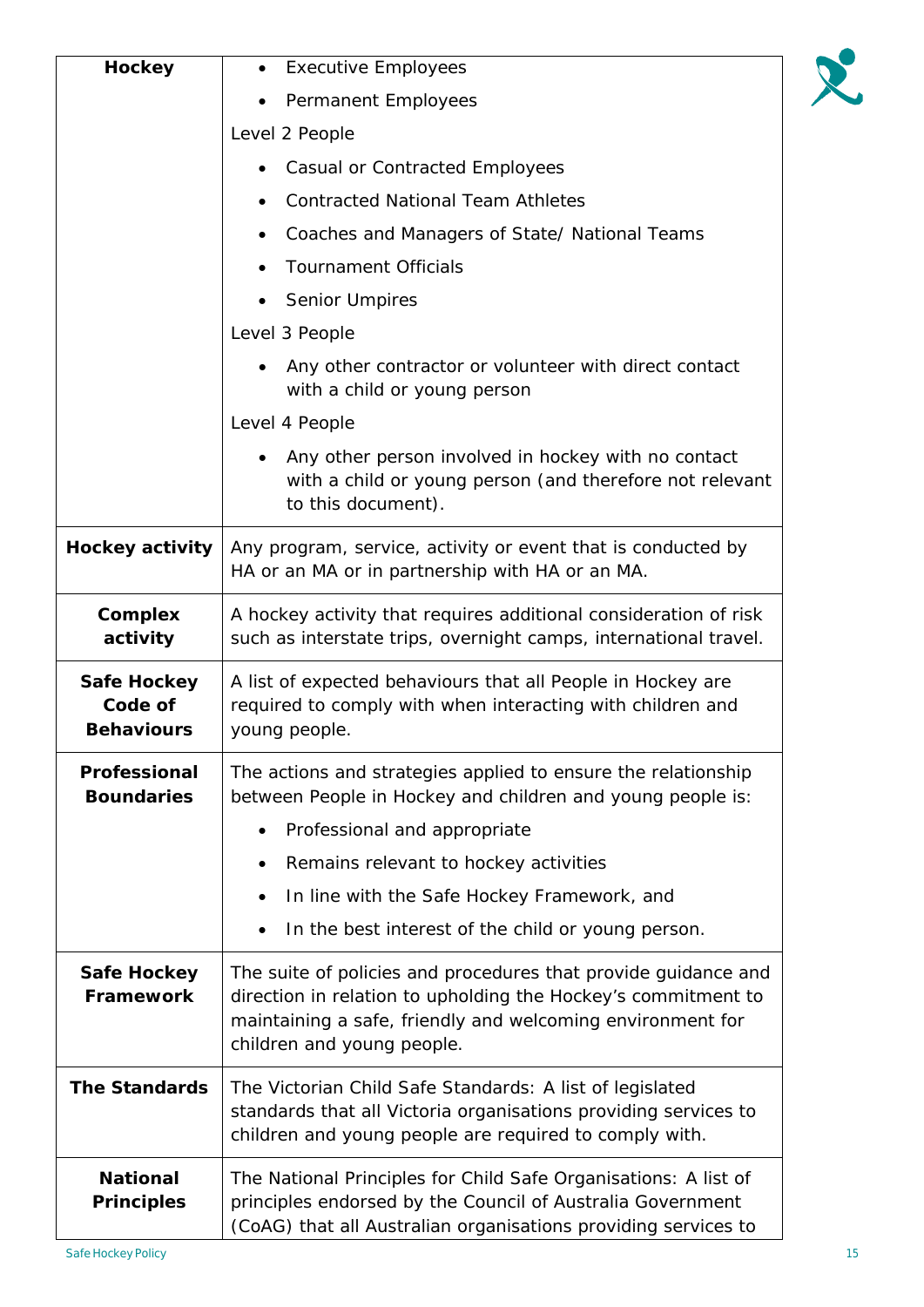|                     | children and young people are required to comply with.                                                                                                                                                                      |  |
|---------------------|-----------------------------------------------------------------------------------------------------------------------------------------------------------------------------------------------------------------------------|--|
| Due diligence       | The process undertaken to identify and avoid any potential<br>activity or partnership that may have illegal ramifications or a<br>negative impact on HA or MAs.                                                             |  |
| <b>Partners</b>     | Any club, organisation or company that has a contracted or<br>uncontracted partnership with HA or an MA including co-<br>delivery of programs, sponsors, education institutions, health<br>providers and co-branded events. |  |
| <b>WWCC</b>         | Working with Children Checks (or equivalent, depending on<br>the State or Territory).                                                                                                                                       |  |
| <b>Police Check</b> | A national criminal history checking system.                                                                                                                                                                                |  |
| <b>Diversity</b>    | The differences between individuals, according to race,<br>ethnicity, gender, sexual orientation, socio-economic status,<br>age, physical abilities, religious beliefs, political beliefs, or<br>other ideologies.          |  |
| <b>Inclusion</b>    | Inclusion occurs when people from a range of different<br>backgrounds feel valued and welcomed and have equal access<br>to opportunities and resources.                                                                     |  |
| Participation       | The involvement of children and young people in active<br>decision-making processes that empower them, make them<br>feel heard and taken seriously.                                                                         |  |
| <b>Feedback</b>     | Any comment, suggestion, anecdote or expression that<br>reflects a child, young person, or their family's experience.                                                                                                       |  |
| Complaint           | A matter or problem raised when a child, young person, or<br>family member, or another member of the community is<br>dissatisfied with;                                                                                     |  |
|                     | The service they receive                                                                                                                                                                                                    |  |
|                     | A decision that is made by someone associated with HA<br>or an MA                                                                                                                                                           |  |
|                     | An action or lack of action, or                                                                                                                                                                                             |  |
|                     | A specific incident.                                                                                                                                                                                                        |  |
|                     | A complaint can be about a current matter, or a historical<br>matter.                                                                                                                                                       |  |
| Communication       | Any form of verbal or non-verbal communication.                                                                                                                                                                             |  |
|                     | Verbal communication includes face to face communication;<br>via another person or direct.                                                                                                                                  |  |
|                     | Non-verbal communication includes text messages, phone,<br>email, messenger or social media, written or video.                                                                                                              |  |

R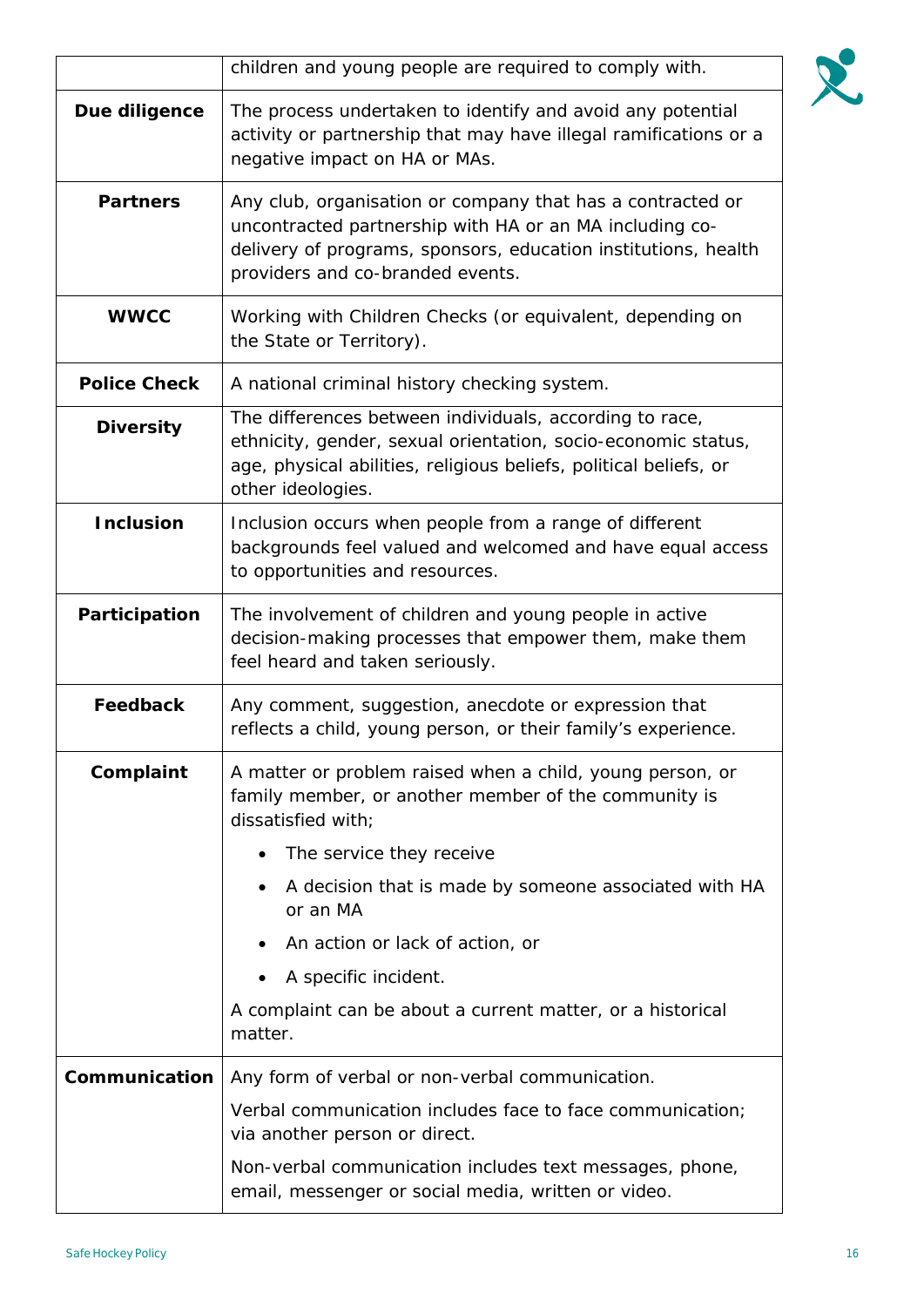| <b>Disclosures</b>                      | When a child or young person tells some about an incident or<br>incidents of abuse, that happened to them or that they were<br>directly involved in.                                                                                                                                                                           |
|-----------------------------------------|--------------------------------------------------------------------------------------------------------------------------------------------------------------------------------------------------------------------------------------------------------------------------------------------------------------------------------|
| <b>Allegations</b>                      | When a child, young person or any other person tells someone<br>about an incident or incidents of abuse that happened to<br>someone else or that someone else was directly involved in.                                                                                                                                        |
| <b>Suspicions</b>                       | When someone has a reason to suspect an incident or<br>incidents of abuse against a child or young person has<br>occurred, based on observations, instinct, behaviours and<br>indicators.                                                                                                                                      |
| <b>Physical abuse</b>                   | Any intentional use of physical force that results in, or is likely<br>to result in, harm to the child or young person.                                                                                                                                                                                                        |
|                                         | This includes hitting, beating, kicking, shaking, biting,<br>strangling, scalding, burning, poisoning, suffocating.                                                                                                                                                                                                            |
| <b>Sexual abuse</b>                     | The involvement of a child or young person in sexual activity<br>that he or she does not fully comprehend and/or is unable to<br>give informed consent to.                                                                                                                                                                     |
|                                         | This includes exposure to sexual acts or pornography,<br>grooming and sexual exploitation.                                                                                                                                                                                                                                     |
|                                         | Children and young people can be sexually abused by both<br>adults and other children or young people.                                                                                                                                                                                                                         |
| <b>Behaviours of a</b><br>sexual nature | Contact Sexual Behaviours include but are not limited to;<br>sexual intercourse, sexual penetration, kissing, touching of the<br>genital, buttocks or breast areas or inappropriate and<br>unnecessary physical touching of any kind.                                                                                          |
|                                         | Non-Contact Sexual Behaviours include but are not limited to;<br>flirting, sexual innuendo, inappropriate and unnecessary<br>communication, nudity, exposure to pornography or requests<br>to observe sexual acts.                                                                                                             |
| <b>Age of Consent</b>                   | The age that someone is legally able to consent to having sex.                                                                                                                                                                                                                                                                 |
| Grooming                                | Grooming is a term used to describe the behaviour of a<br>perpetrator who intends to commit a sexual offence against a<br>child or young person. This may include building close<br>relationships with the child or young person and/or their<br>families, isolating or favouring behaviours or special<br>treatment.          |
| <b>Sexual</b><br>exploitation           | Sexual exploitation occurs when children or young people are<br>forced into sexual activities for the purpose of exploitation.<br>This may include young people engaging in sexual activity with<br>an adult as a form of currency (somewhere to live, a lift in a<br>car, money or access to drugs or alcohol). This may also |

R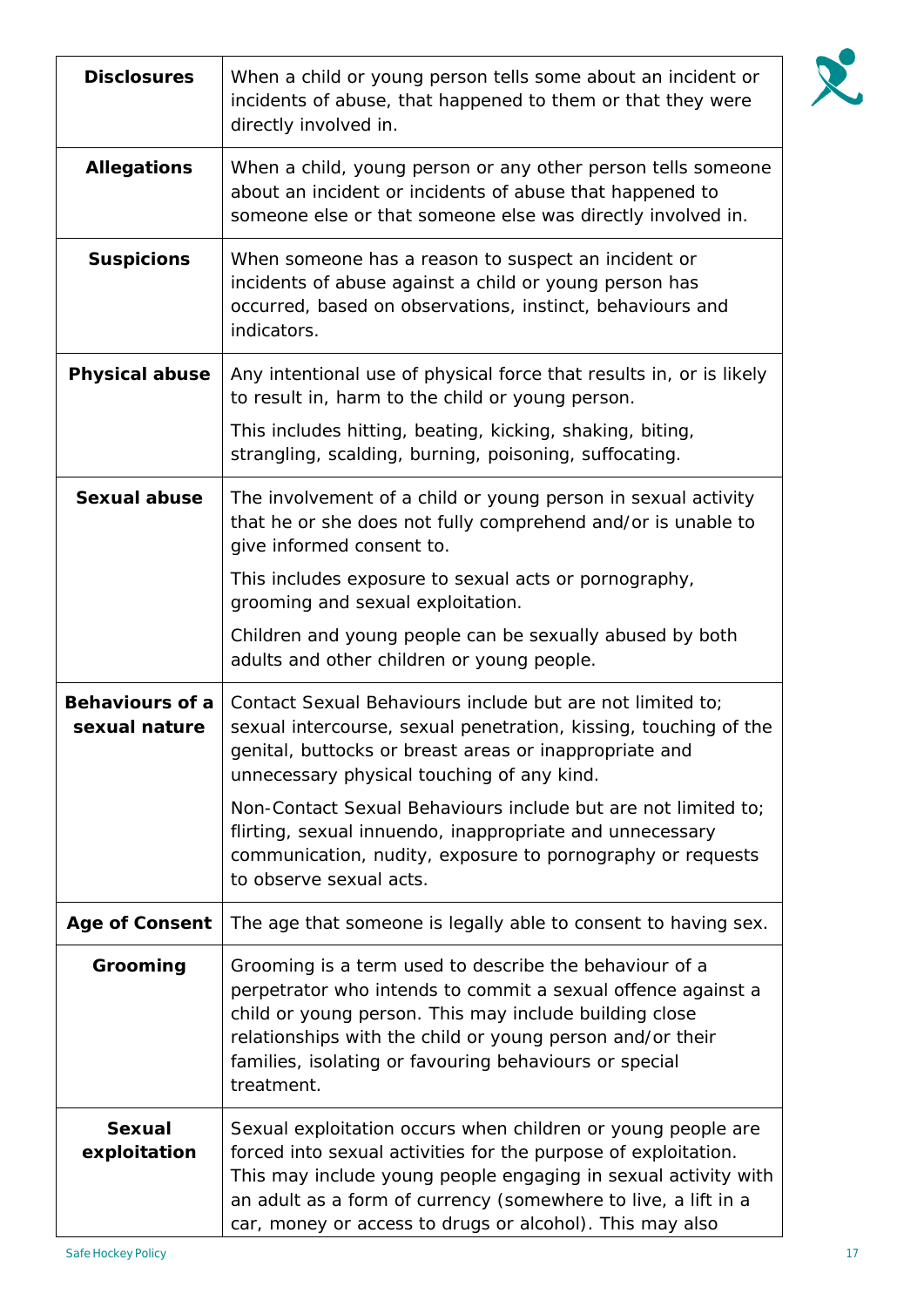|                           | include sexual activity that is recorded in some way and/or<br>used to produce pornography. Such pornography can be in<br>the form of actual photos or videos or published on the<br>internet. Exploitation can also involve children and young<br>people who are forced into prostitution.                                                                                                                                                                                                                                                                                   |
|---------------------------|-------------------------------------------------------------------------------------------------------------------------------------------------------------------------------------------------------------------------------------------------------------------------------------------------------------------------------------------------------------------------------------------------------------------------------------------------------------------------------------------------------------------------------------------------------------------------------|
| <b>Emotional</b><br>abuse | Emotional and psychological abuse can involve both isolated<br>incidents and/or patterns of behaviour that impact a child or<br>young person's emotional, psychological or developmental<br>wellbeing. Abuse of this type includes: the restriction of<br>movement; patterns of belittling, blaming, threatening,<br>frightening, discriminating against or ridiculing; and other<br>non-physical forms of rejection or hostile treatment. Emotional<br>abuse can also include exposure to family violence.                                                                   |
| <b>Family violence</b>    | Family violence occurs when children and young people<br>experience violence in their home. It is harmful to children<br>and young people. It can include witnessing violence or the<br>consequences of violence. Family violence is defined as<br>violence between members of a family, or extended family, or<br>those fulfilling the role of family in a child or young person's<br>life.                                                                                                                                                                                  |
| <b>Bullying</b>           | Bullying involves the inappropriate use of power by one or<br>more persons over another less powerful person and is<br>generally an act that is repeated over time. Bullying has been<br>described by researchers as taking many forms which are<br>often interrelated, and may include:<br>Verbal (name calling, put downs, threats).<br>Physical (hitting, punching, kicking, scratching, tripping,<br>spitting).<br>Social (ignoring, excluding, ostracising, alienating).<br>Psychological (spreading rumours, stalking, dirty looks,<br>hiding or damaging possessions). |
| <b>Neglect</b>            | Neglect includes both isolated incidents, as well as a pattern of<br>failure over time to provide for a child or young person in one<br>or more of the following areas: health; education; emotional<br>development; nutrition; and shelter and safe living conditions.                                                                                                                                                                                                                                                                                                       |

## **References:**

These definitions have been adapted from definitions provided by:

- The World Health Organisation
- Royal Commission into Institutional Responses to Child Sexual Abuse
- State and Commonwealth Legislation
- Australian Institute of Health and Welfare